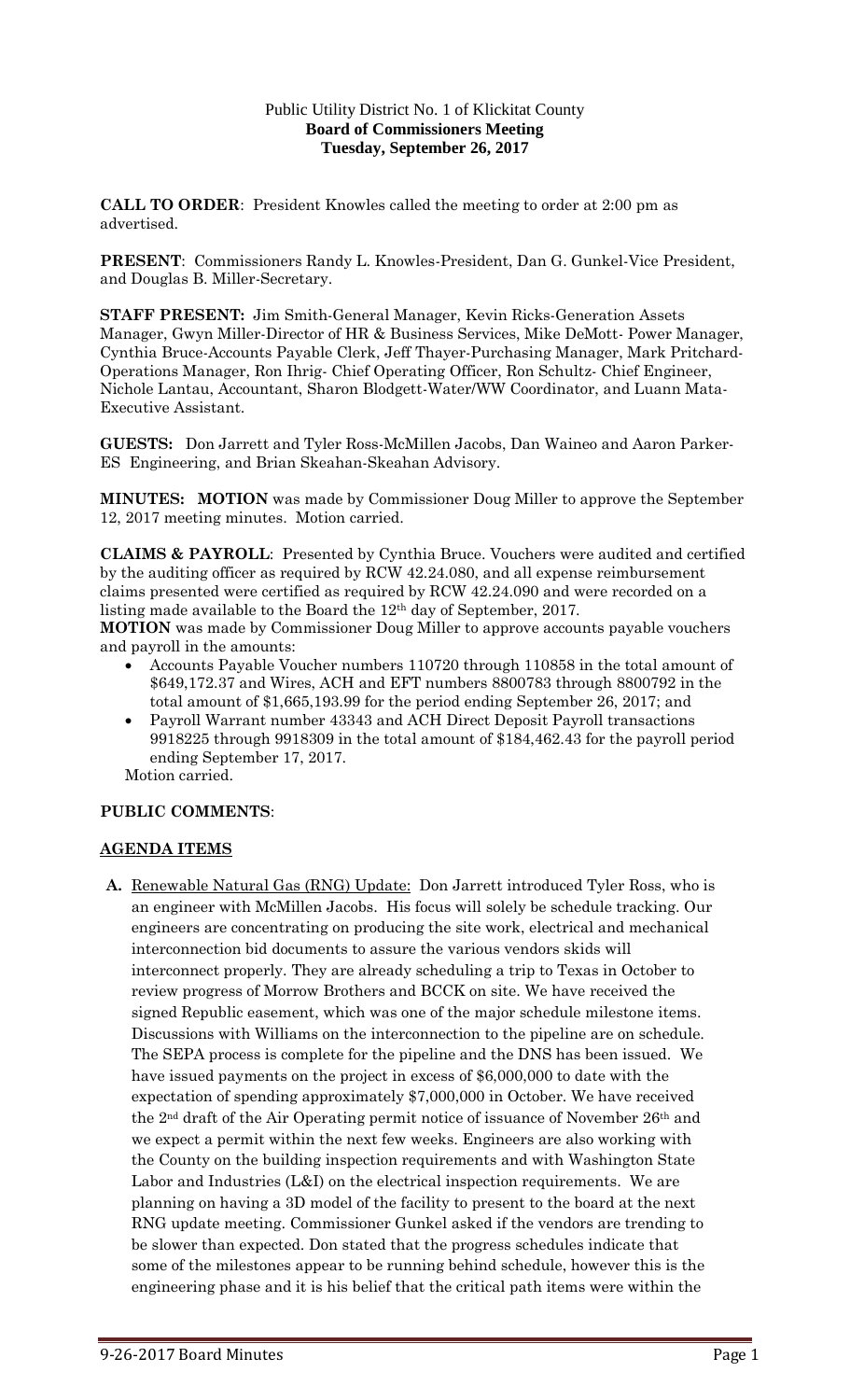schedule deadlines. BCCK shows the largest lag, but they are their own manufacturer, and we have had discussions with them about making this schedule up. It doesn't appear that there will be schedule issues; however we will continue to monitor their progress. The question was asked if the recent weather events would affect delivery. Staff has been asking vendors the same questions and the answer to date has been no impact on critical path items. Commissioner Knowles wanted to confirm that we have total control over all equipment interface, Kevin confirmed, yes we do. Commissioner Gunkel wanted to verify with staff if there are any concerns that keep them up at night, the answer was today there isn't anything that is on the critical path, that isn't moving in the right direction. Kevin mentioned that there have been a few change order discussions; however these change orders do not pertain to items missed within the bid issuance process. They all pertain to us choosing to move scope of work from one contractor to another to ensure the best possible outcome financially and schedule wise. Our consultant, Cosentino Consulting Inc. is looking after all of the Washington Utilities Transportation Commission (WUTC) requirements for the pipeline. They are also providing our O&M documentation. The pipeline itself is under the jurisdiction of the WUTC, not the project. Dan Waineo provided a powerpoint overview of the project. The presentation was also provided to LFG staff so that they understand the facility that is being built and to gain operational suggestions. Commissioner Gunkel asked how we felt about our revenue forecasts given the current design. Staff modeled the output and hence the revenues very conservatively and we believe that we are still well within our forecasts. Another positive note is that Republic is also completing their capital 2017 upgrades, which should further improve the fuel supply. No action was taken.

- **B.** Call for Bid RNG Project Water Chiller: **MOTION** was made by Commissioner Dan Gunkel to authorize staff to issue a Call for Bids for the RNG Project Water Chiller, with a bid opening date of October 18th, 2017 at 2:00pm. Motion carried.
- C. Call for Bid RNG Project Pump Skid: **MOTION** was made by Commissioner Dan Gunkel to authorize staff to issue a Call for Bids for the RNG Project Pump Skid, with a bid opening date of October 18th, 2017 at 2:00pm. Motion carried.
- D. Call for Bid RNG Project Candle Flare: **MOTION** was made by Commissioner Doug Miller to authorize staff to issue a Call for Bids for the RNG Project Candle Flare, with a bid opening date of October 18th, 2017 at 2:00pm. Motion carried.
- **E.** Call for Bid RNG Project Dual 6" Gas Pipeline Construction: **MOTION** was made by Commissioner Doug Miller to authorize staff to issue a Call for Bids for the RNG Project Dual 6" Gas Pipeline and Fiber Optics Construction, with a bid opening date of November 8th, 2017 at 2:00pm. Motion carried.
- F. POLICY UPDATE Policy Bulletin No. 45 "Risk Management & Trading: **MOTION**  was made by Commissioner Doug Miller to approve revisions to Policy Bulletin No. 45 "Risk Management & Trading" as recommended by staff. Motion carried.
- G.PREQUALIFICATION OF CONTRACTORS: **MOTION** was made by Commissioner Doug Miller to approve the renewal of Mission Construction, Inc. of Hood River and authorize staff to add them to the District's Small Works Roster. Motion carried.
- H. BID AWARD CIC Conductor: **MOTION** was made by Commissioner Dan Gunkel to award the bid for the Underground C.I.C. conductor to Anixter Inc. (for general cable) in the amount of \$155,040.00 excluding taxes for the estimated quantities as recommended by staff. The bid opening was held September 14th, 2017 as advertised. Motion carried.
- **I.** SET RATE HEARING DATE Setting of City Street Light Rates for Bingen, Goldendale and White Salmon: **MOTION** was made by Commissioner Dan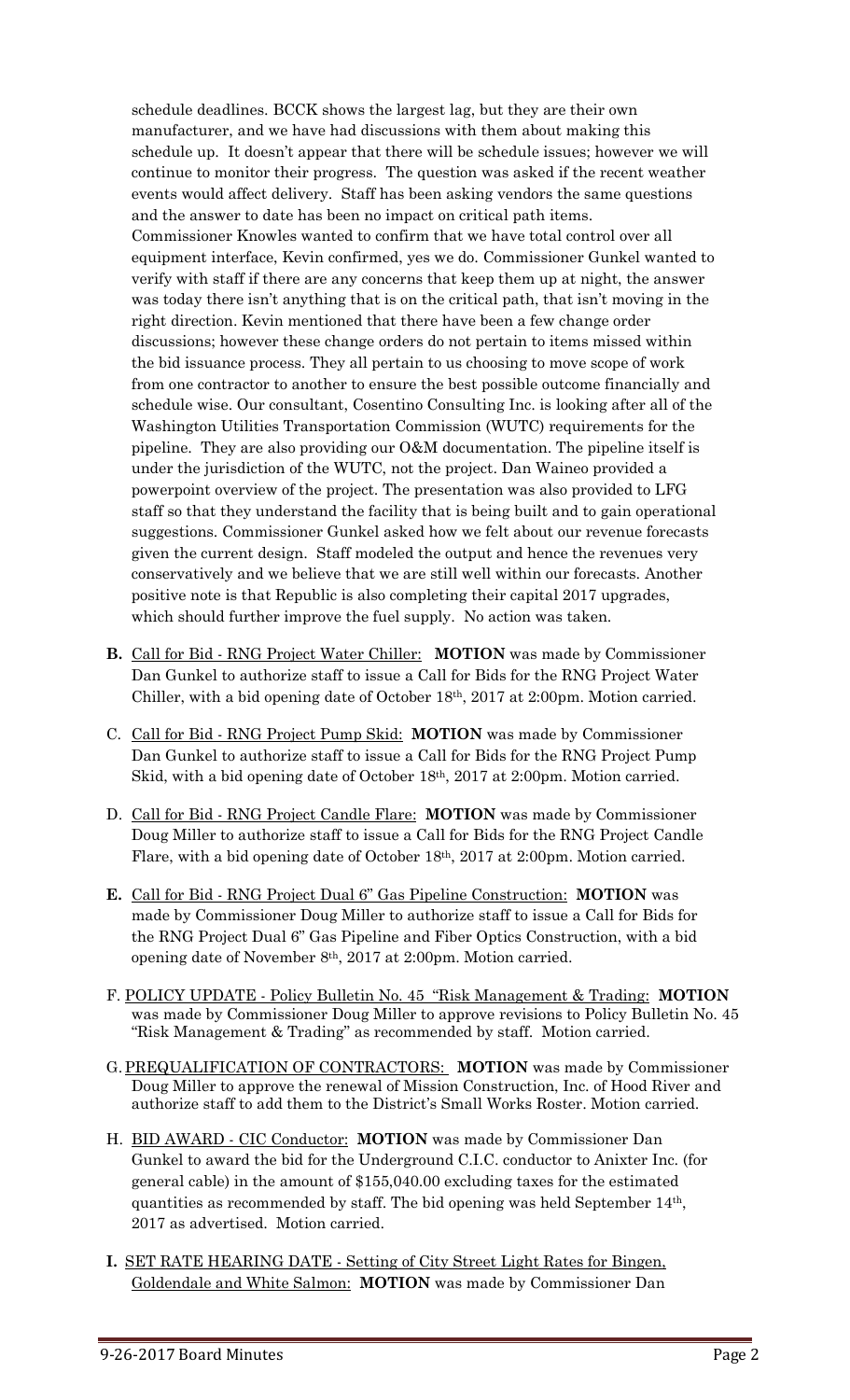Gunkel to set a public hearing date for October 24, 2017 at 3:00pm for the purpose of reviewing, discussing, and adopting staff's proposed revisions to the Street Lighting and Area Lighting Rates that reflect the addition of LED lighting. Motion carried.

- J. RESOLUTION No. 1748 Credit Card for Operations Manager: **MOTION** was made by Commissioner Doug Miller to adopt Resolution No. 1748, thereby authorizing the issuance of a company credit card to Mark Pritchard, Operations Manager for the purpose of conducting company business. Motion carried.
- K. RESOLUTION No. 1749- Senior Discount: **MOTION** was made by Commissioner Doug Miller to adopt Resolution No. 1749, thereby authorizing staff to approve the funds for the KPUD Low-Income Elderly Rate program with no changes from the December 2016 through May 2017 for the December 2017 through May 2018 period, with one modification to include the age requirement on the Resolution. Motion carried
- **L.** WALKLEY SCHOLARSHIP DRAWING: President Randy Knowles drew the Walkley scholarship nominee and Harley Clever was the recipient chosen. Our nominee information will be forwarded to the Washington Public Utility District Association (WPUDA)for inclusion in their drawing process. There is one scholarship awarded by WPUDA annually.
- M. JOHN DAY PUMP STORAGE PROJECT National Grid/Rye Energy: Brian Skeahan was present to discuss the value of the project to National Grid and Rye Energy and how we may facilitate moving the project forward. Discussions continued and the Board directed staff to continue working with the developers on a strategy that provides the utility with the best value and facilitates its construction within Klickitat County.
- N. EXECUTIVE SESSION: Personnel Matters: President Randy Knowles called the executive session to order at 3:33 for one hour *to evaluate complaints or charges brought against a public officer or employee pursuant to R.C.W. 42.30.110(1)(f)*

# *RCW 42.30.110 – Executive Sessions.*

*(1) Nothing contained in this chapter may be construed to prevent a governing body from holding an executive session during a regular or special meeting: (f) To evaluate complaints or charges brought against a public officer or employee.* 

The Executive Session concluded at 4:35pm. No action was taken.

# **REPORTS:**

**ENGINEERING** – Ron Schultz presented the Engineering report for August. He discussed that we are still working through the BPA protocol for TOP procedures. Michaels has completed their work at the Bingen substation and the meter shop is finishing up wiring controls in the substation. Commissioning is scheduled for October  $10^{th}$  -13<sup>th</sup>. There will be a 4 hour outage to transition over to the new transformer. P.O.W. is still working in Wishram on the new well project. The meter shop crew is wiring in the electrical controls and we should be commissioning the new well in October. The contractor damaged an access road, so this repair work will need to be completed before they leave the site. Ron continues to work with ADCOMM on the radio upgrades. With the weather issues in the South, the equipment needed for this project may not be as readily available as originally anticipated. Adcomm will continue to work on acquiring the equipment required for this installation and provide the equipment as quickly as possible. Ron's best estimated completion date at this point is possibly by the end of the year, but definitely by January. Commissioner Miller asked that we continue to make this a priority and push the contractor to assure this is completed before the end of the year.

Ron noted that construction is picking up again and the Staking Engineers are noticing the late fall rush. Joli has drafted some fault indicator maps for both ends of the county and the Engineers are working with the crews to begin replacing old fault indicators before the winter season. The Six Prong substation and transmission line are in the design phase. We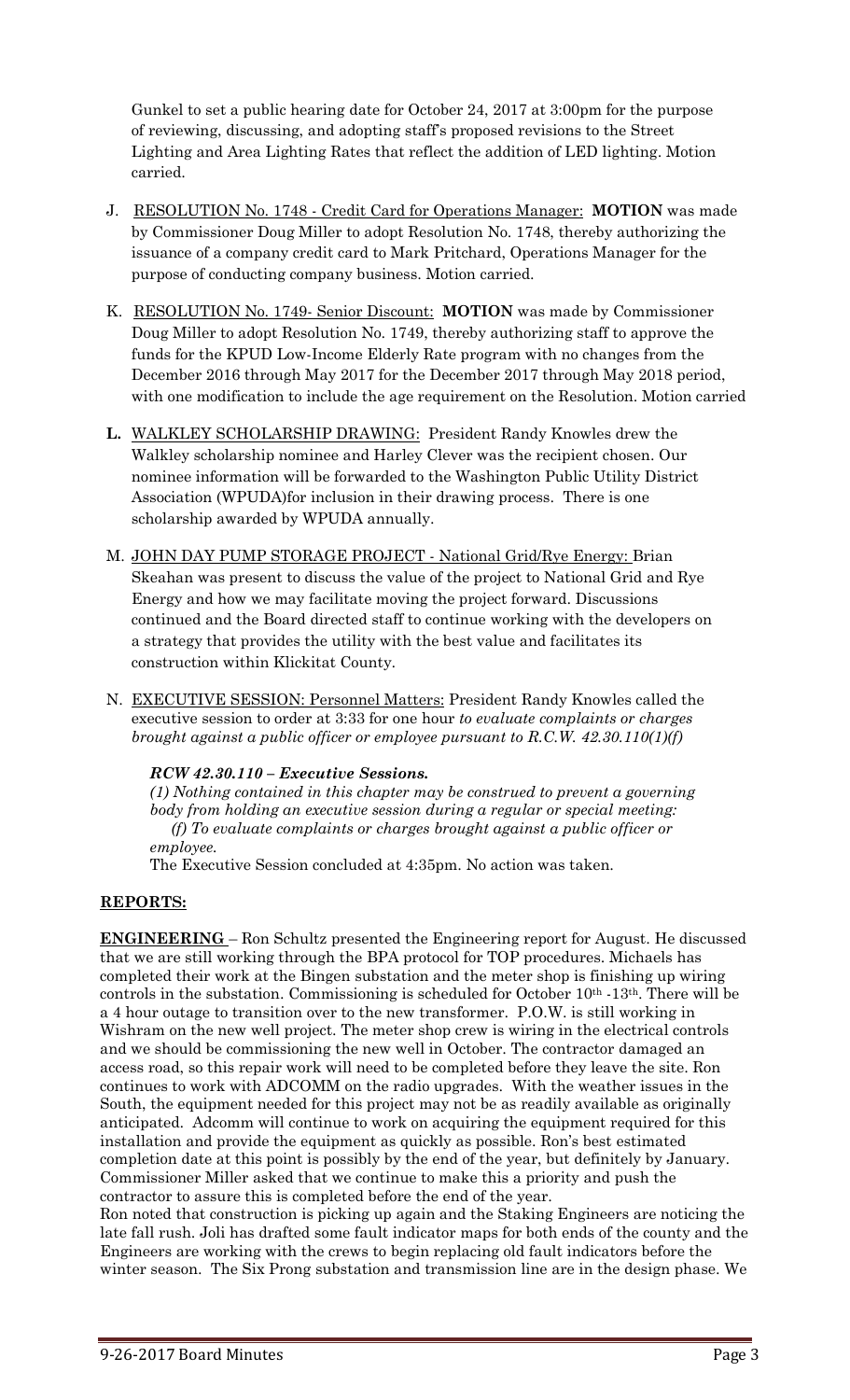have acquired a perpetual easement from Oren Johnson for the new Lyle water well and pipeline and for the electrical distribution crossing to Appleton. The Engineering report was accepted as presented.

**OPERATIONS** – Ron Ihrig and Mark Pritchard presented the Operations report for August/September. Ron introduced Mark to the board. We are currently meeting our outage goal, but we are very close. One of the larger outages this month was on Little Mountain road in Trout Lake, which was 3200 outage hours. The second largest was a truck vs. pole in Alderdale and that cost us 315 outage hours. Tree crew trimmed 354 trees, 220 were priority or problem trees noted on our assessments. However, Ron noted an increase in the number of new dead trees being found. Ron has contacted a local logger and requested a T&M crew from Asplundh to assist with these issues. December 1st is the contract deadline date for Asplundh to have their contract trimming completed. As they appear to be a bit behind, Ron spoke with the foreman and requested follow-up on additional crews.

The Operations report was accepted as presented.

**Water/Wastewater** – Sharon Blodgett presented the Water Wastewater report for September/October. She wanted to make the board aware that last night she received a call from dispatch regarding a sewage smell near the Lyle trailhead. We were also contacted by DOE. It appears that a private sewer line on the property across the highway from the trail head may have had a leak. Brandon took pictures of the situation. The owner of the property does not live in the area. The tenants refused to provide the owners name. The tenants did notify us that the owner would be traveling through today, so we are waiting for him to contact us. Brandon informed the tenants to discontinue use of their bathrooms until the issue is corrected.

The Water/Wastewater report was accepted as presented.

**MONTHLY FINANCIALS** – Nichole Lantau presented the monthly financials for August. Our Net Margin for August was \$561,934 which was \$127,314 better than budget. Most of this was due to increased retail income. LFG generation revenue was up but this was offset with lower wind generation than expected. Total expenses were on budget for the month. Our Debt service coverage is 1.7. Year-end forecast for cash on hand is forecasted at \$7 million better than budget. The total day's cash on hand is 232 days. The local government investment pool (LGIP) interest rate is up at 1.1 % and in August we received around \$31,000 in interest income.

The Financial report was accepted as presented.

**PURCHASING –** Jeff spoke to the board about a 2005 Ford F150 requiring replacement outside of the normal retirement schedule. The vehicle has major mechanical issues and the estimated costs of repair are \$3,500. This is about the estimated value of this vehicle today if it was working well. Jeff asked for the Board's support as he would like to look into the 2017 vehicles state bid and see if there is are any similar vehicles still available and replace this vehicle now rather than in 2019 as it is currently scheduled for. Jeff estimates the investment would be around \$23,500 to purchase a new F150. Board asked Jeff to look at options and move forward with the best option to replace the vehicle.

**COMMISSIONER DOUG MILLER** – Commissioner Miller reported that he was reviewing an article on House Resolution 3144 and he noticed that there is nothing in the document that refers to industry or agricultural use of water. Doug feels this is something that staff should pursue discussions on. This resolution is in front of the US congress now, so it would be prudent to research. The article he mentioned was printed in the Friday Facts issued by WPUDA. Doug also mentioned he was researching the Hirst decision.

**COMMISSIONER RANDY KNOWLES** – Commissioner Knowles did not have a report at this time.

**COMMISSIONER DAN GUNKEL** – Commissioner Gunkel did not have a report at this time.

**GENERAL MANAGER –** The complete report can be found at: [htp://www.klickitatpud.com/topicalMenu/commissioners/GM\\_Reports.aspx](http://www.klickitatpud.com/topicalMenu/commissioners/GM_Reports.aspx)